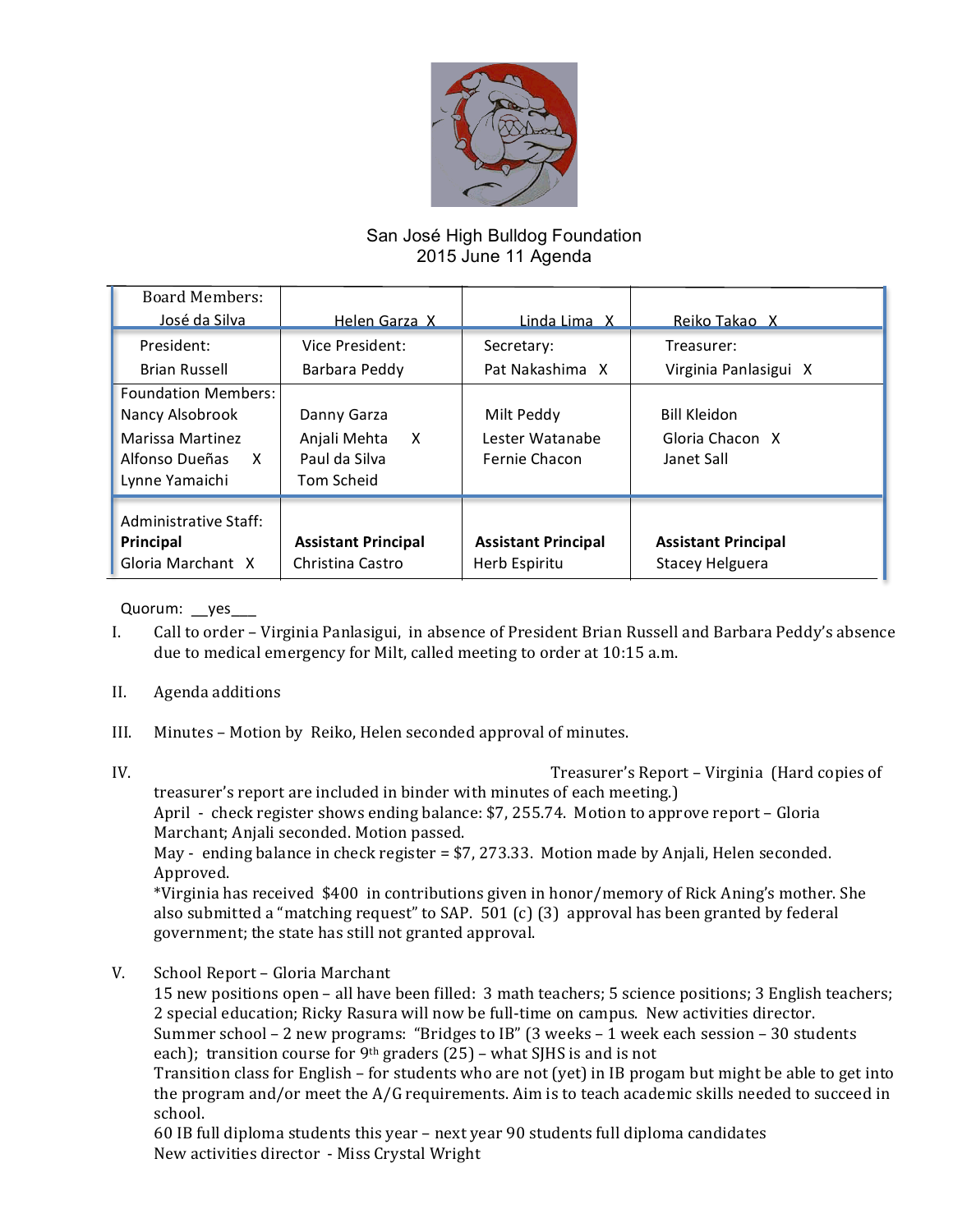Gymnasium – new floor. Hope is to get Eduardo back to redo the Bulldog centered on floor. Gloria wants a sign painted in front. New sound system. Work will be started in the fall. 300 incoming freshmen

Block schedule – 8 periods will be available. Crimson day; silver day. 1-4 period one day; 5 -8 next day. Learning center is included in schedule for each student – but IB students may have the option to choose an elective and other students may choose "credit recovery" (make up lost credits).

## VI. Old business

A. Welcome Incoming Freshman event – May 21

60 incoming freshmen attended; book bag, folder, other "goodies" were given to the new students. No-shows were sent information through the mail. All three affiliated groups (PTO, Boosters, and Foundation) were given an opportunity to speak to attendees.

- B.Senior Awards night Virginia and Helen presented the Foundation scholarships at the Awards night. Pat also acknowledged Alfonso's valuable help in getting the scholarship applications in and giving input on students. Foundation also received "thank you" notes from the three scholarship winners. Those notes were passed around for all to read.
- C.PTO Flea Market Linda Foundation rented 2 spaces. Traffic much smaller than last year. We could have used more donations. Things not sold were taken to Goodwill. Reiko suggested asking friends for donations. Anjali felt that maybe there wasn't enough publicity/information about the event, especially at school. Suggestion to have the flea market in April.
- D. Credit card for Foundation discussion. Company credit card? Reiko asked how many checks are typically written over the course of a month and also said that reimbursements are usually given in a timely fashion. Pat made a motion to not pursue this issue any further. Anjali seconded. Motion passed.

## E.Golf Tournament – Anjali

Grocery Outlet has committed \$250; Gordon Biersch has offered 10 cases of beer; Whole Foods has also offered something.

All the sports teams have been contacted to offer a basket.

The Dream Inn (Santa Cruz) has offered a 1-night stay (\$489 item).

Class of 1968 – (Gloria Chacon's class) - \$600 donated for sponsorship

Anjali put together a "corporate package" for businesses.

Discussion about offering a discount to staff members. "Processing fee" (\$5) could be dropped for faculty members. Decision not finalized.

August 1 (or  $15<sup>th</sup>$ ) deadline for applications...

Tee hole sponsors are needed.

Helen suggested a flat price of \$125 for a student foursome. Anajli suggested that perhaps the \$250 donated by Grocery Outlet could be used to pay for SJHS students.

Class of '65 (Gloria Chacon) said that they are meeting soon and her brother will be promoting the golf tournament.

Anjali asked if teachers would be willing to contribute to a tee hole sponsorship. Alfonso suggested a discount for staff.

Discussion of banners – does someone have contact with someone who can do a banner? Gloria Chacon said she would be in touch with someone who might be able to provide a banner. Suggestion to have monthly meeting for golf tournament. Anjali will follow-up on this.

## VII. New Business

A. Election of Board of Directors – Ballots were passed out to those in attendance. All candidates on slate were approved:

Gloria Chacon, José da Silva, Alfonso Dueñas, Helen Garza, Linda Lima, Anjali Mehta, Patricia Nakashima, Virginia Panlasigui, Barbara Peddy, Brian Russell, Reiko Takao.

B. Election of Board Officers – Ballots were distributed. Linda and Reiko tallied the votes; Elected for coming year: Brian Russell, President; Virginia Panlasigui, Vice President; Pat Nakashima, Secretary; and Anjali Mehta, Treasurer.

\*Virginia will file the paperwork needed by the district for this year.